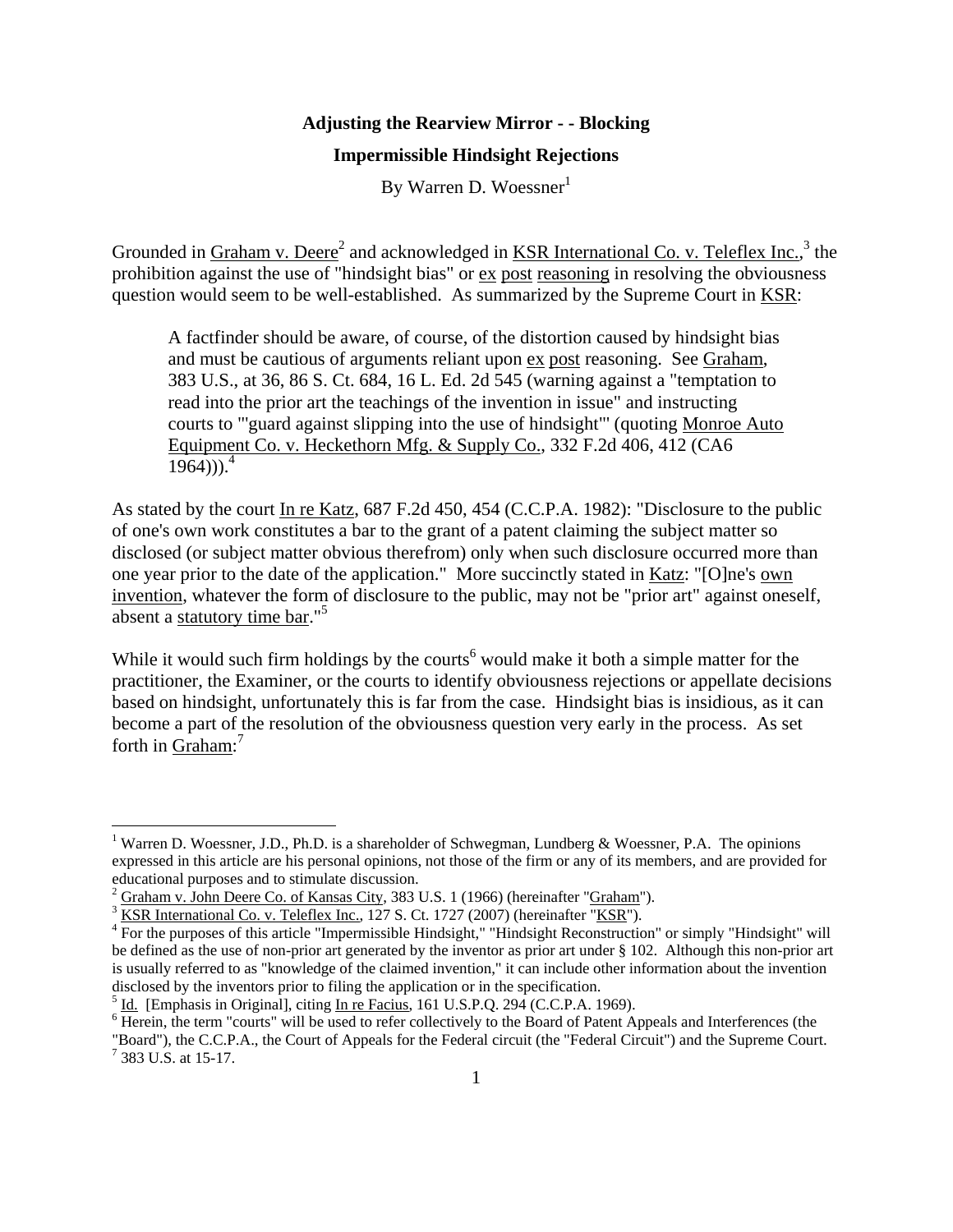Under  $\S$  103, the scope and content of the prior art are to be determined; differences between the prior art and the claims at issue are to be ascertained; and the level of ordinary skill in the pertinent art resolved. Against this background the obviousness or nonobviousness of the subject matter is determined. Such secondary considerations as commercial success, long felt but unsolved needs, failure of others, etc., might be utilized to give light to the circumstances surrounding the origin of the subject matter sought to be patented.

If non-prior art information that originated from the applicant is included in the "scope and content of the prior art" that is used to support a rejection of the claims, applicant is in a difficult position. As recently and clearly stated by the Board in Ex parte Frye:

An appellant may attempt to overcome an Examiner's obviousness rejection…by submitting arguments and/or evidence to show that the Examiner made an error in either (1) the underlying finding of fact upon which the…conclusion of obviousness was based, or (2) the reasoning used to reach the legal conclusion of obviousness.<sup>8</sup>

As practitioners quickly learn, it is one matter to rebut a rejection based on a factual error or omission in the cited art ("the cited art does not disclose element (a) of claim 1") and quite another to convince an Examiner that his/her reasoning process is defective. Put another way, attacking the factual "differences" between the cited art and the invention is much easier than attacking the "scope and content" of the prior art, particularly when it is necessary to convince the Examiner that an important fact is not within the scope of the prior art in the first instance.

Getting the Examiner to acknowledge that a rejection is based on knowledge available only from non-prior art sources disclosing applicant's work may also be an easier task if the Examiner has specifically cited such disclosures in support of an obviousness rejection.<sup>9</sup> It becomes more difficult when the Examiner uses the claimed invention as a guide, not just to identify the elements of the invention, which is of course unavoidable and unobjectionable, but also to arrange the elements so that the claimed invention results. This is more than "Just the facts, ma'am," as Joe Friday might request, it is deriving the underlying reasoning that resulted in the claimed invention from the end-product.

If I hand by three-year-old grandson a "sunken puzzle" with an irregular boarder, he can fit in the pieces that have matching edges. It helps that a picture of the assembled puzzle is on the cover. If you hand an Examiner a claim with x elements, he/she can usually find the elements and arrange them to reproduce your claim if the Examiner uses the claim as the picture on the cover. The difference is that while the Examiner can use the picture on the cover to find the pieces,

 $\frac{8}{2}$  Ex parte Frye, App. 2009-006013 (Bd. App. February 6, 2010) (precedential).

<sup>&</sup>lt;sup>9</sup> For example, see Ex parte McDonald, Appeal No. 2010-002972 (Bd. App. June 8, 2010) in which the Board cited to a portion of the detailed description of the invention as supporting the Examiner's position that an analog of an old drug would be expected to have the same properties as the old drug.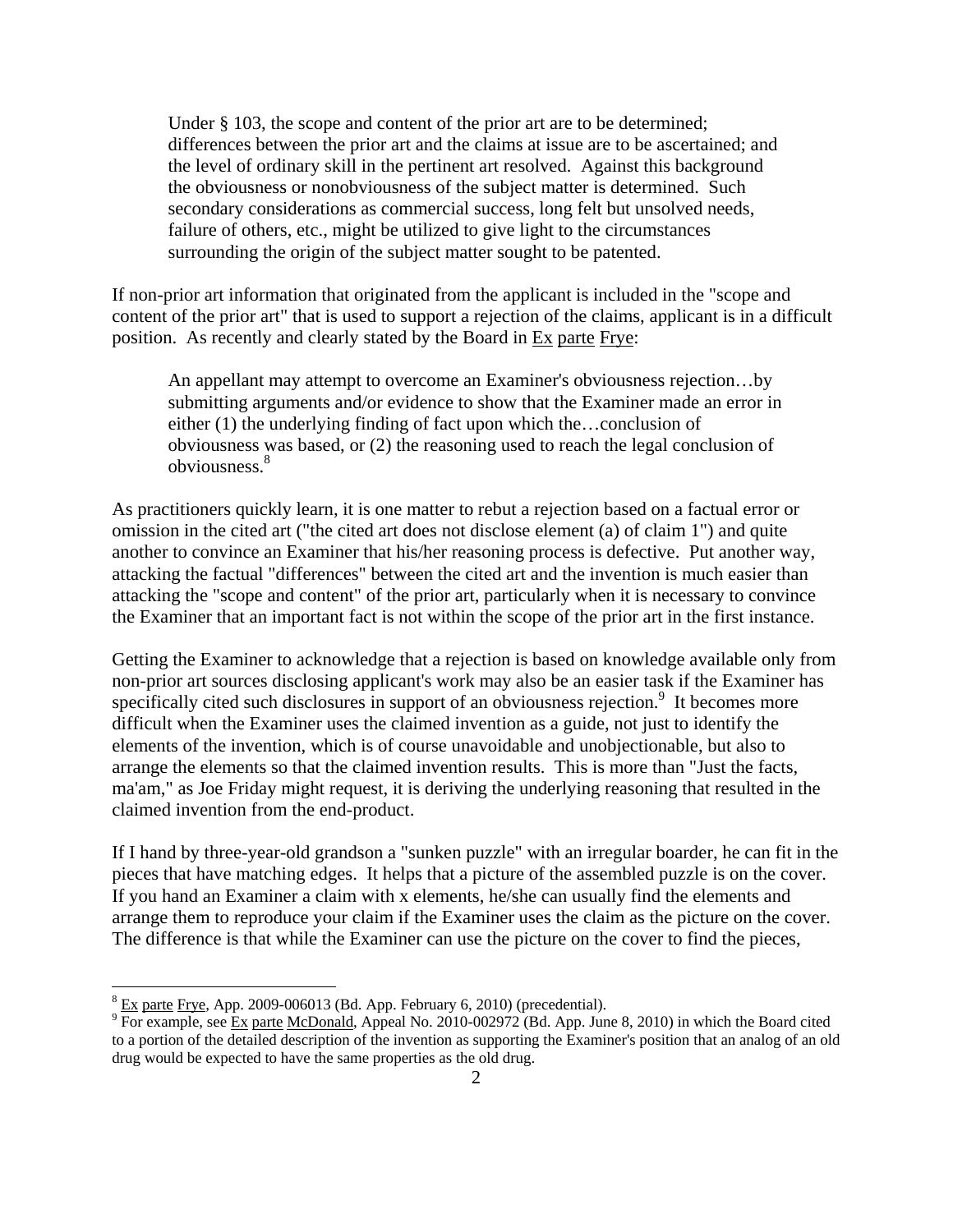he/she has to legally erase the picture from his/her mind before beginning to assemble the pieces. As stated In re Carroll:

In deciding obviousness, one must look at the prior art from the vantage point in time *prior* to when the invention was made; hindsight obviousness after the invention was made is not the test. $10$ 

Of course it can be extremely difficult to re-construct the Examiner's reasoning ex post facto, but in KSR, the Supreme Court at least held that there must be some foundation under an obviousness rejection apart from the fact that the elements of the invention were available to the art:

Rejections on obviousness grounds cannot be sustained by mere conclusory statements; instead there must be some articulated reasoning with some rational underpinning to support the legal conclusion of obviousness.<sup>11</sup>

It logically follows that the likelihood that the Examiner used the claims as a template by which to assemble the invention is directly proportional to (a) the number of prior art references required to provide all the claim elements and assembly instructions, and (b) the complexity of any individual reference, including the amount of extraneous or manifestly irrelevant material therein. This remains true in practice even though courts have held that the need to cite a large number of references does not *per se* weaken a *prima facie* case of obviousness. In fact, in KSR, the Court stated that "[o]ften it will be necessary for a court to look to unrelated teachings of multiple patents…to determine whether there was an apparent reason to combine the known elements in the fashion claimed by the patent in issue.<sup>"12</sup> The key word here is not "multiple," it is "interrelated." If the references are not interrelated, they may well be "non-analogous art" and the non-analogous art test is not dead. As stated In re Kahn:

[T]he "analogous art" test – has long been part of the primary Graham analysis articulated by the Supreme Court…. The analogous-art test requires that the Board show that a reference is either in the field of the applicant's endeavor or is reasonably pertinent to the problem with which the inventor was concerned in order to rely on that reference as a basis for rejection.<sup>13</sup>

In fact, the Kahn court recognized that an Examiner who must employ even arguably nonanalogous art to support an obviousness rejection has probably engaged in hindsight reconstruction:

<sup>&</sup>lt;sup>10</sup> 601 F.2d 1184 (C.C.P.A. 1979). See also, <u>In re Shaffer</u>, 229 F.2d 476 (C.C.P.A. 1956).<br><sup>11</sup> 121 S. Ct. at 1741. (quoting <u>In re Kahn</u>, 441 F.3d 977 (Fed. Cir. 2006)).<br><sup>12</sup> <u>Id.</u> at 1740-1741.<br><sup>13</sup> 441 F.3d 977 (Fed.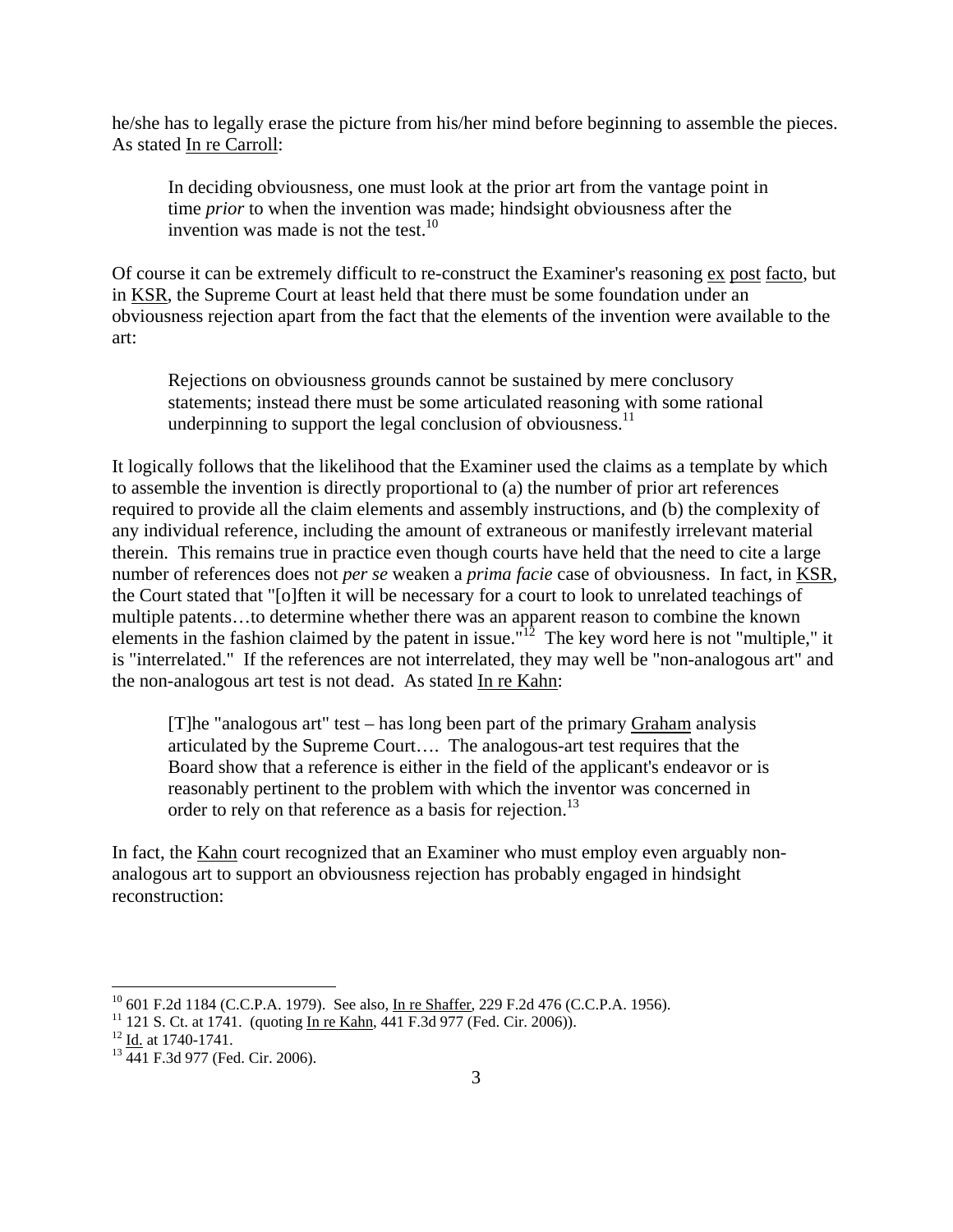This test begins the inquiry into whether a skilled artisan would have been motivated to combine references by defining the prior art relevant for the obviousness determination, and it is meant to defend against hindsight.<sup>14</sup>

Furthermore, apart from multiplicity *per se*, hindsight may well have been employed if the Examiner has extracted at least one element of the invention from a thicket of irrelevant material in a lengthy, complex publication or patent. The fact that a claimed product is within the broad field of the prior art and one might arrive at it by selecting specific items and conditions does not render the product obvious in the absence of some directions or reasons for making such selection.<sup>15</sup> Where the prior art gives no indication of which parameters are critical and no direction as to which of many possible choices is likely to be successful, the fact that the claimed combination falls within the scope of possible combinations taught therein does not render it obvious.16

In other words, the need to "pick and choose" from the available prior art should set off a warning light that hindsight reconstruction was in use. As an early embodiment of the Fed. Cir. clearly stated in W.L. Gore and Associates v. Garlock, Inc.:

To imbue one of ordinary skill in the art with knowledge of the invention in suit when no prior art reference[s]...of record convey or suggest that knowledge, is to fall victim to the insidious effect of a hindsight syndrome wherein that which only the inventor taught is used against its teacher.<sup>17</sup>

Even though KSR made it clear that the teaching, motivation or suggestion (the "TSM test") to make the invention need not reside solely in the prior art, the Court did not disturb decades of jurisprudence holding that the claim cannot provide the rationale to combine elements from the prior art to recreate it. As stated in Gore, …the Examiner not entitled to use the claim as a "frame" and to employ "individual naked parts of separate prior art references…as a mosaic to recreate a facsimile of the claimed invention."18

Even after KSR, the TSM test not only remains available to test obviousness rejections, but most Examiners still use the test as the framework for obviousness rejections. This opens the door for practitioners to argue that the Examiner is using Applicant's invention as either the "motivation" to make the invention or as evidence of a "reasonable expectation of success." In a recent

 $^{14}$  441 F.3d at 987. See, e.g., Ex parte Haymond, 41 U.S.P.Q.2d 1217 (Bd. App. 1996) (parenteral feeding composition comprising triacetin). Examiner cited secondary references relating to injectable compositions containing triacetin as a vehicle. Injectable art found to be unrelated to parenteral nutrition. Rejection reversed.<br><sup>15</sup> Ex parte Kuhn, 132 U.S.P.Q.2d 1958 (Bd. App. 1961).<br><sup>16</sup> In re O'Farrell, 853 F.2d 894 (Fed. Cir. 1

<sup>18</sup> Id. at 1552. See also In re Warner, 379 F.2d 1011 (C.C.P.A. 1967) cert. den'd. 389 U.S. 1057 (1968). ("[W]e note that it is impermissible to use the claimed invention as an instruction manual or 'template' to piece together isolated disclosures and teachings of the prior art so that the claimed invention may be rendered obvious.")